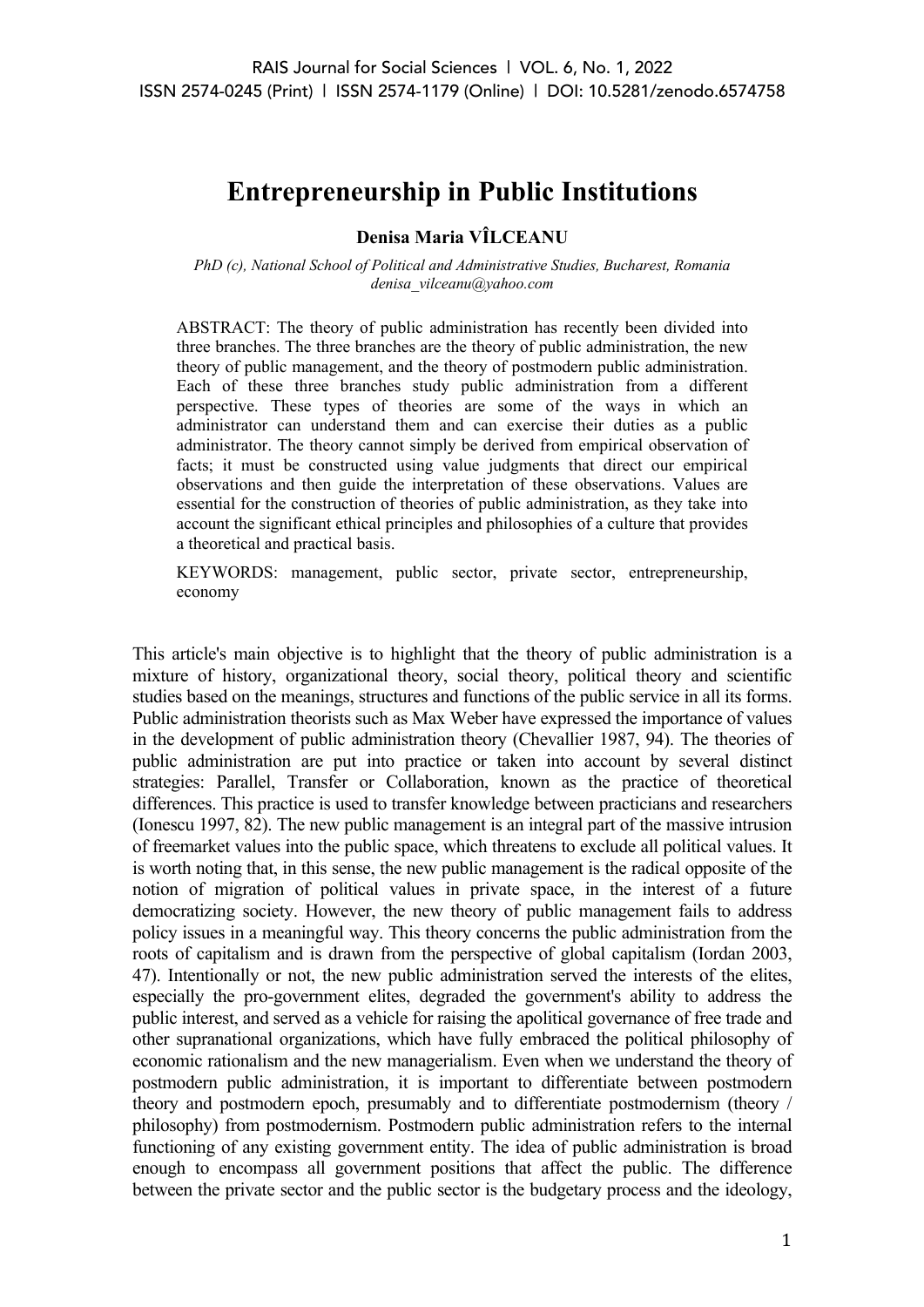which gave rise to a meeting of interest. The following elements are commonly considered key structural aspects of a public procurement system: an appropriate legislative framework, supported by regulations that address procedural issues that are not normally covered by primary legislation, an adequate institutional and administrative infrastructure, an effective review and accountability regime, an efficient sanctions regime, and adequate human, financial and technological resources to support all elements of the system (Vararu 1928, 91).

The defense of the public service and the fear of questioning are recurring themes in the political debate. The difficulty lies in the fact that the field of application of this concept varies over time and depends on the population and the political power. In addition, the term public service means two different elements: a mission, which is an activity of general interest, presumably and an organizational structure, directly or indirectly, to support these activities of general interest by public people (state, local authorities, public institutions) or private, but under the control of a public person (Hintea and Mora 2003, 33).

Although the private sector is indeed more efficient and effective than the public sector in providing those services, the public sector should consider adopting the principles of the private sector. However, there are fundamental differences between the goals of the private sector and the public sector, and an investigation is not necessary before deciding on the adoption of the principles of the private sector or outsourcing. The formal comparisons between the practices, the principles and the efficiency of the public and private sector began in 1976. The researchers found that the objectives and roles of the private and public sectors differed considerably for each other. The private sector is more efficient in the areas of risk tolerance, procurement, marketing, technology and innovation (Tosterud 1999). Specifically, because the content of the decision is so different between the public and private sectors, in the sense that the decisions in the public sector are open, transparent, organized in comparison with the company, support, they are also different.

### **Entrepreneurship results (companies appearing in public institutions)**

Supporting sustainable change in society requires an association of actors, and this is the place in which the public entrepreneur can play an unconventional and mobilizing role. The work in the sector is not a natural function of the government or the civil servants, but the infrastructure and incentives tend to constrain it. Public entrepreneurs will have to play a particularly important role in the developing world, where there is underdevelopment or undermining the inability of states to act through corruption. In developed countries, the role of the public entrepreneur will be crucial in further unlocking the potential of citizens in the design and co-provision of public services. A critical function of the public entrepreneur is to find new ways to finance public service and development interventions. This could mean partnering with budgets, searching public-private partnerships, using digital technology or experimenting with new models of social finance and tax investments (Leitao and Baptista 2009, 22). Public entrepreneurs are part of a system, rather than an organization or a department. While social entrepreneurs are people outside the government, public entrepreneurs act within the government and, within them, are a mixture of two different roles: that of a civil servant and that of a public servant (Shane and Venkataraman 2000, 217-226). As the challenges for public services and society become more acute and complex, a concept rooted in the 1960s is increasingly revised, as public leaders try to implement entrepreneurship and innovation in traditional government structures and processes.

The concept of entrepreneurship is often confused with the term small business or used interchangeably with that term. While most entrepreneurial businesses start as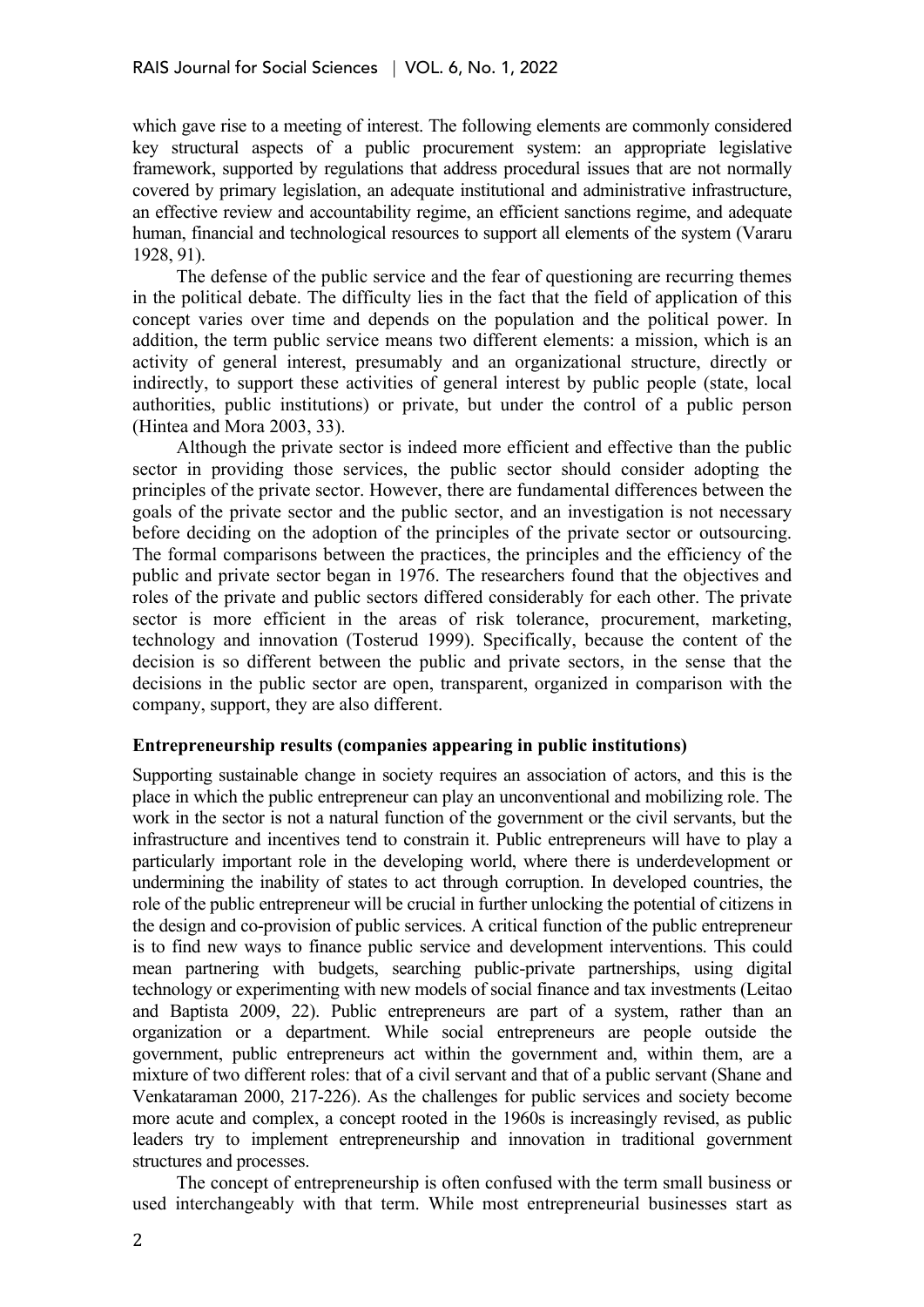small businesses, not all small businesses are entrepreneurial, in the strict sense of the term. Many companies are operations with the sole owner or have a small number of employees and many of these small companies offer an existing product, process or service and do not aim for economical growth. But, entrepreneurial enterprises offer a product, a process or an innovative service, and the entrepreneur usually has the goal of enlarging the company by adding employees, in terms of international sales, process that is funded by venture capital investments and investments (Thompson 2002, 412- 431). Successful entrepreneurs have the ability to lead a business in a positive direction by planning wisely, adapting to changing environments, and understanding their own strengths and weaknesses. An entrepreneurial resource is any good owned by a company that has the skills to create economical values. The economical value that creates both tangible and intangible sources is considered to be an entrepreneurial resource. The economical value of these generates activities or services through the mobilization of entrepreneurs. Entrepreneurial resources can be divided into two fundamental categories: tangible and intangible resources. Communication is essential in the role of entrepreneurship, as it allows leaders to convince potential investors, partners and employees about the feasibility of an adventure. Entrepreneurs need to practice efficient communication both within the company and with external partners and investors in order to launch and develop a business that will allow it to survive. An entrepreneur needs a communication system to link company staff and make them available to companies and external clients.

The concept of entrepreneurship in the public sector has emerged recently in the main literature of entrepreneurship, as defined by the process of creating values for citizens by bringing together public and private opportunities. Public entrepreneurs are persons who carry out activities intended for the initiation, maintenance or aggregation of one or more of the organizations in the public sector and provide a practical description of the company. The emergence of the entrepreneurial phenomenon in the public sector has generated an interesting debate in the literature on the democratic accountability of public managers and politicians. The differences between the private sector and the public sector do not allow the adoption of the entrepreneurial model for public organizations. Entrepreneurship includes anti-democracy characteristics, such as a strong dependence on domination and coercion, a preference for revolutionary change, and a lack of respect for tradition. In the management literature on entrepreneurship, community entrepreneurs are seen as local facilitators of entrepreneurship events (Parlagi 2004, 104). Community entrepreneurs have worked at the local community level to create a context for self-employed entrepreneurs to inspire them to start their own business and help them through their extensive networks. Both community and virtual entrepreneurs have a goal of regional development and coordinate their activities within the broader local community, as opposed to a relatively notion, but in a more restricted way, of a politic and public entrepreneurs who have a (public) goal of organizational performance, a similar manner that corporate entrepreneurs exercise for and within a corporation. There are similarities between public sector entrepreneurship and large corporation entrepreneurship, as both types of organizations have formalized hierarchies, established stakeholder groups with competing requirements, deeply rooted cultures and procedures to guide operations, a desire for power and security, and rigid systems of financial controls, budgeting and employee rewards. In addition, managers in both types of organizations have increased job security, less personal responsibilities, and access to a resource base.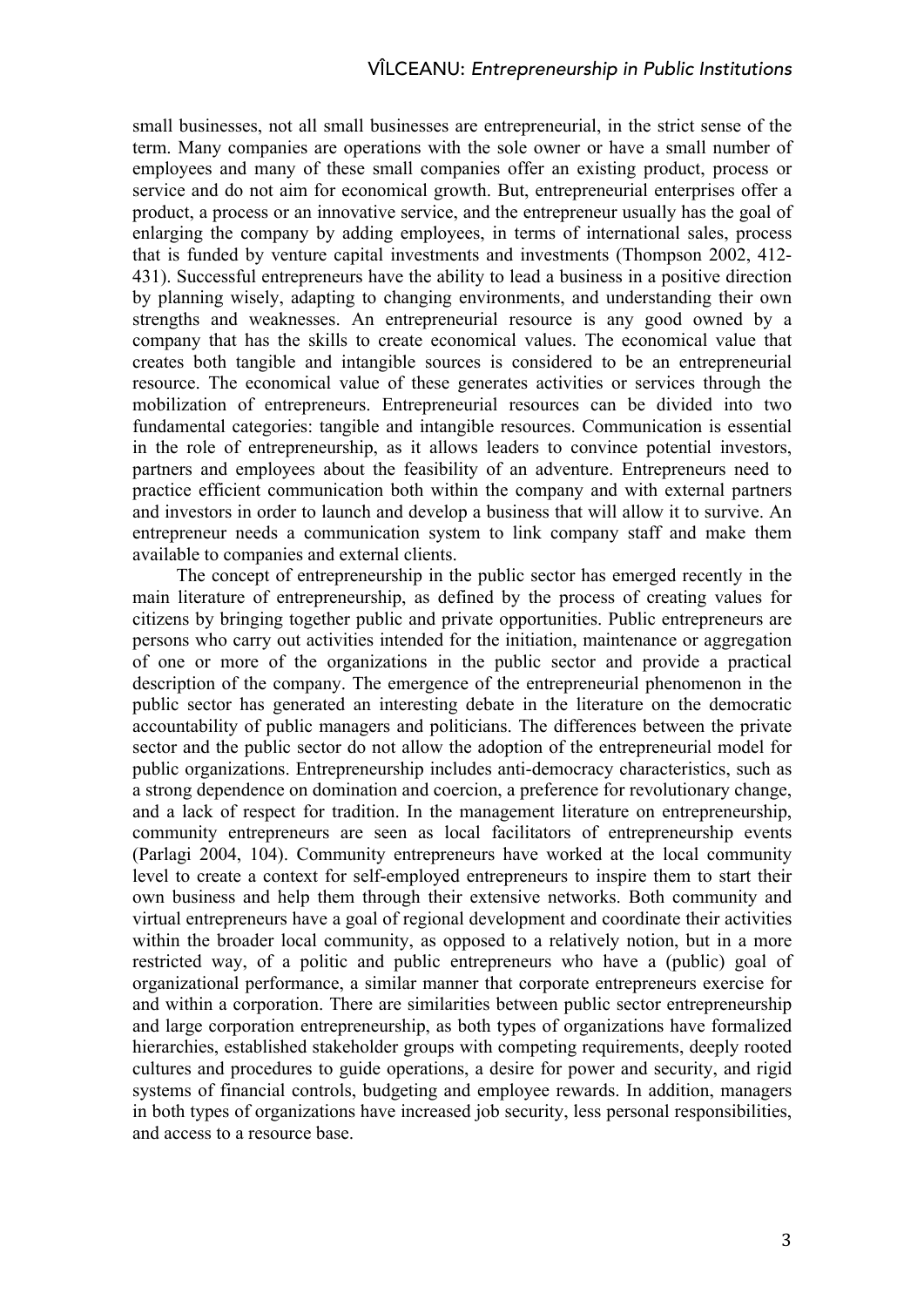### **Success factors**

The similarities and differences between the two have been elaborated and analyzed on the basis of certain concepts of the organization which include objectives, goods and services, resources, structure and design of the organization, the organization, making decisions, the culture of the organization. The reason why these concepts are applied to the detriment of others is the fact that these concepts are fundamental to the analysis of the organization and have a greater applicability to understand the characteristics of the public and private organizations in a systematic way.

Researchers suggest that the private sector and public organizations differ significantly in their objectives or achievement of objectives. (Amo and Kolvereid 2005, 7-19). One of the interesting anomalies about the comparison between the public sector and that of private organizations is the complexity of the objectives and the ambiguity. Private organizations aim for a single profit. Public organizations, on the other hand, have vague, intangible and multiple goals. Public organizations are exposed to much more external oversight and responsibility, and their goals are often in conflict or are confronted. At present, the private sector is progressing faster, because it promotes quality, not quantity. All in all, there are some obvious areas where the goals of public and private organizations can align. For example, many public corporations / institutions are projected to make a profit and make a contribution to the country's economic development, to support other organizations for resources (Sadler 2000, 25- 43). The goods and services of private organizations depend on the market situation and follow the mechanism of demand and supply. Private companies are owned by entrepreneurs or shareholders who own property and resources and receive direct monetary benefits. The involvement of the private sector in state ownership or the provision of public services is a global trend. The fundamental differences between the public and private sectors are centered around the ambiguous objectives of the public sector and the large number of stakeholders, which is due to a lack of focus and clear decision-making processes, the resource used to consult the various stakeholders. The studies compared the differences between the public and private sectors in terms of decision-making, performance management, staff performance, motivations, risk tolerance, procurement, marketing, technology and innovation. Although the applicants may agree that the private sector is more efficient or more effective, in a number of areas, there are fundamental differences between objectives and the operating environment, which affects the ability of the public sector to apply private sector principles.

### **Difficulties and challenges (legislation / mentality)**

Entrepreneurship within the organization is common to the public sector. However, internal entrepreneurship exists in all types of organizations in the public sector, depending on time, location and situation. On the other hand, the public sector operates in circumstances that differ fundamentally from that of the private sector in various fields. Public entrepreneurs run their own private companies or government (Khan, Munir and Willmott 2007, 1055- 1077). In both cases, they borrows from the skills, strategies and private entrepreneurial skills and adapts the best practices in contexts with a high level of involvement and public and political interests and control. Public sector entrepreneurship is defined as the promulgation of innovative initiatives in the field of public policy that generates greater economic prosperity through the transformation of a more economical and stable status-quo into one more conducive to economical units engaged in creative activities in the face of uncertainty. In today's economy, entrepreneurship in the public sector is undergoing this transformation primarily by increasing the efficiency of knowledge networks; in addition,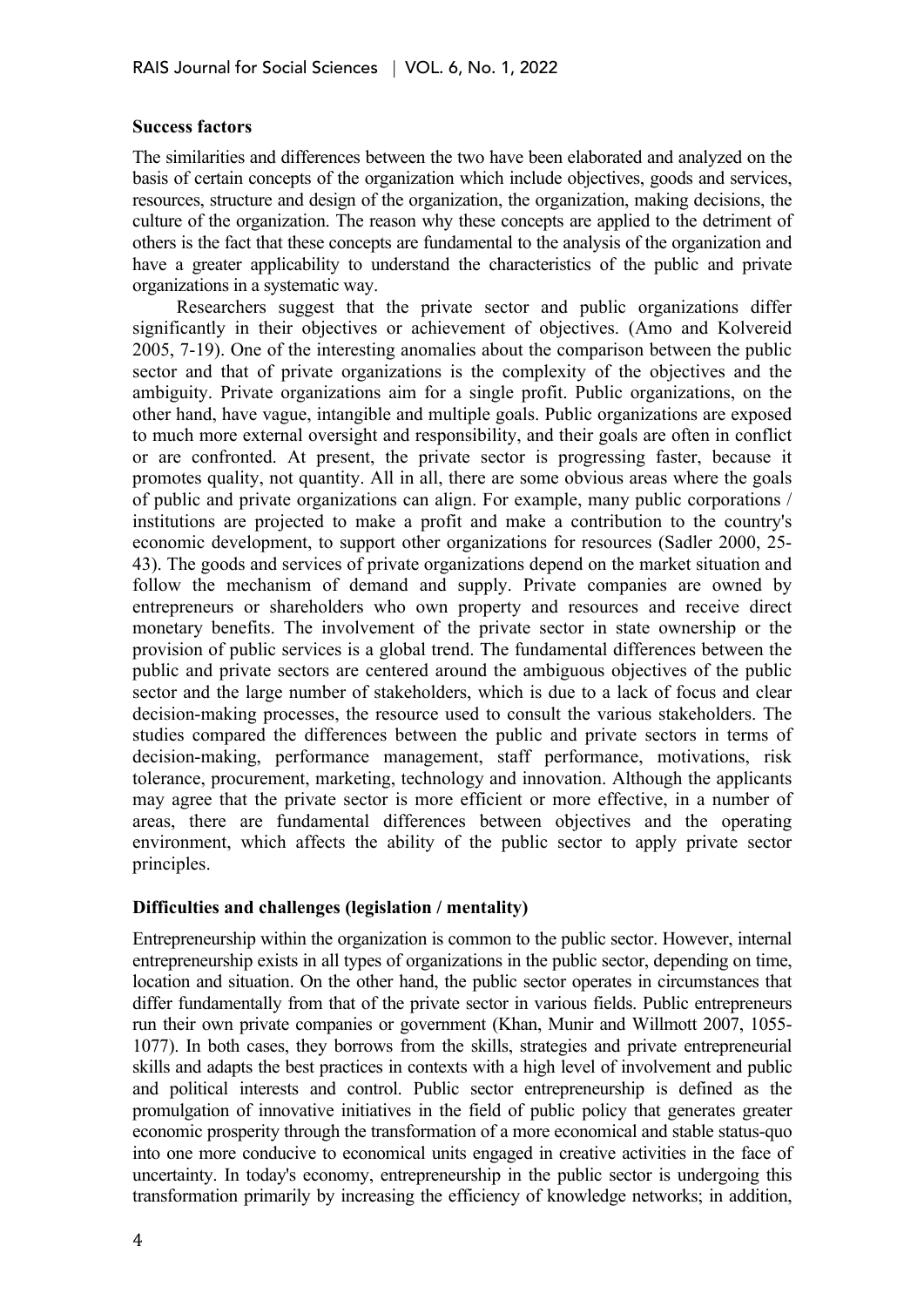by increasing the heterogeneity of the experiential links between the economic units and by the inability of these economical units to exploit such diversity. Through policy initiatives embedded in public sector entrepreneurship, there will be more developments in new technologies and, as a result, more innovations across the economy. The public sector, with a wide range of organizations, plays a key role in our society. Regardless of whether these organizations in the public sector should or should not promote entrepreneurial management in order to fulfill their legal mandate, it is an ongoing debate between researchers and practitioners. Entrepreneurial managers can create public value by analyzing public needs and implementing creative ideas. Unlike the private sector, innovation and the means to improve organizational performance do not come naturally to the public sector. Common incentives in the private sector, such as profit sharing, are not available to employees in the public sector. While the possibility of privatizing a public service function may be an incentive to improve services, the government is usually in a monopolistic position, so that insufficient support is necessary for a high level of service performance. The professional training of the civil servant is a way of European integration and a key concept for this millennium; in this context, European integration is seen as a dynamic process of forming competent structures for integration at the level of civil society. Vocational training institutions and structures demand a new existence from the state and the local community.

Vocational training was added to the last constitutional revision. Currently, special emphasis is placed on training programs for trainers, as these are the ones that allow the creation of officials capable of training specialists, in relation to the present and future requirements of the citizens. A systematic and acceptable training project (Rotaru 2011, 5-10) is necessary to provide concrete and complete information as well as convincing arguments in order to be implemented.

### **Conclusions**

Innovation and entrepreneurship are necessary in society and in economics, in institutions and in business, because innovation and entrepreneurship are done step by step, they are not planned, they are necessary.

Innovation and entrepreneurship do not produce the desired effects, they are more pragmatic than dogmatic and rather modest rather than grandiose, they promise to keep the flexibility and the new in the company, business, industry, economy or in public service. They got it what Jefferson hoped to get it too in every generation, without bloodshed, wars, economic catastrophes, but with an aim, a direction and under control.

We need an entrepreneurial society in which innovation and entrepreneurship are normal and run smoothly. In this way, management has become a body specific to all contemporary institutions and an integrative element of its organization, so innovation and entrepreneurship must become an activity that support life in organizations, in economy, in society.

This work can be done with the help of people who are passionate about innovation and entrepreneurship and make it a normal work and a new phenomenon, a daily activity applied in their work from the organizations in which they take part.

The priority when it comes to government and public policy measures is to define what will not work. Planning is a term incompatible with an economy and an entrepreneurial society. Innovation must have an aim, and entrepreneurship must be admired. But innovation needs to be decentralized, ad hoc, autonomous, specific, and economically sound. Opportunities for innovation do not come at once with the storm, but with the murmur of the breeze.